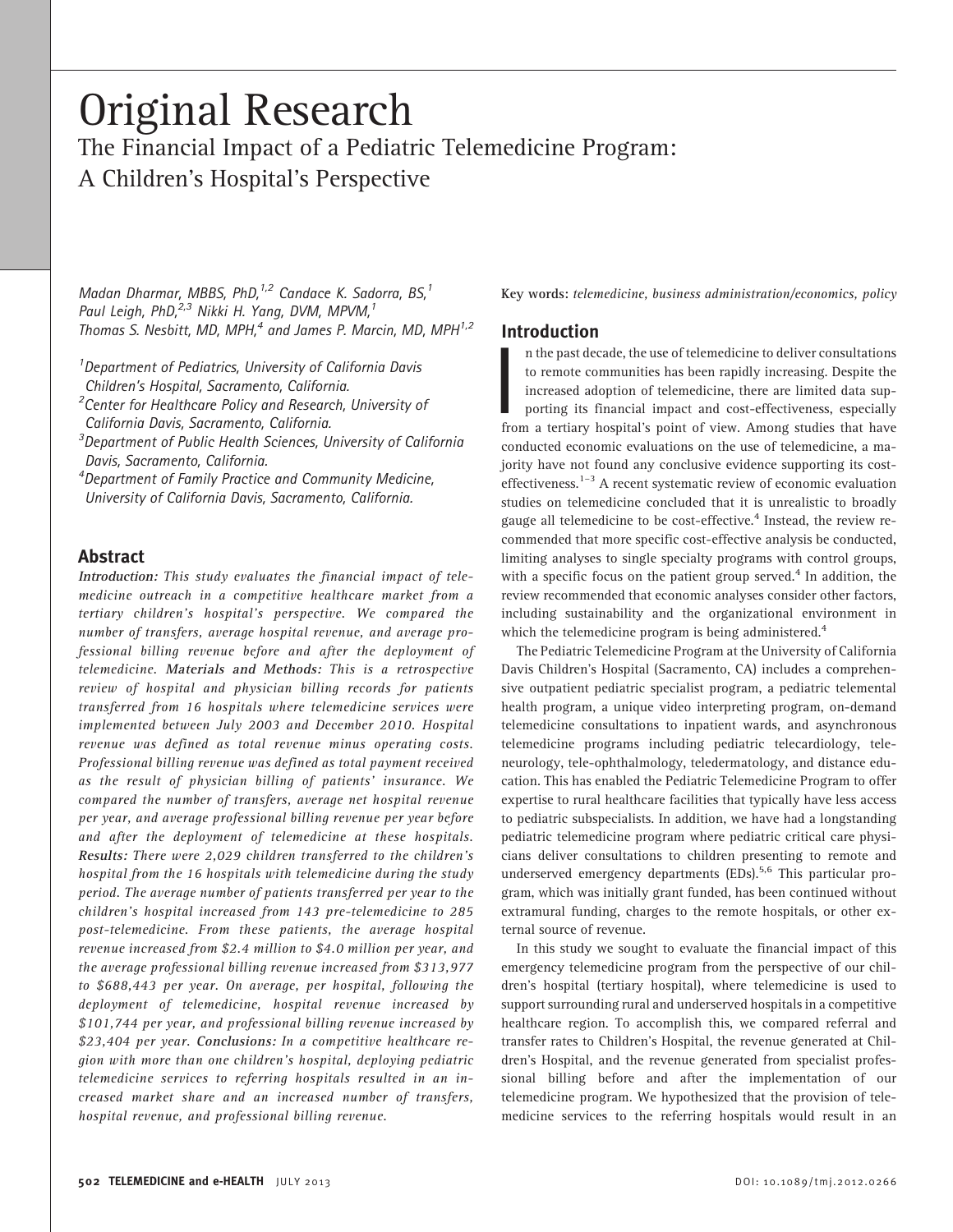# FINANCIAL IMPACT OF A TELEMEDICINE PROGRAM

increased market share that would yield (1) increased patient transfers to Children's Hospital, (2) increased hospital revenue resulting from these transfers, and (3) increased revenue from specialist professional billing. We hypothesized that the increased number of transfers from the telemedicine (remote) hospitals would be greater than any temporal trend in patient transfers or market share occurring during the same time period from other hospitals without telemedicine services.

# Materials and Methods

## STUDY DESIGN

We conducted a retrospective study to compare referral and financial data on patients transferred to our children's hospital from 16 remote hospitals in Northern California, where telemedicine services were implemented during the study period. We determined the number of patients transferred from these remote hospitals and the economic outcomes from the patients admitted to our hospital before (pre-telemedicine) and after (post-telemedicine) the implementation of telemedicine services. For reference, we compared the number of patients transferred from the 16 telemedicine hospital partners with the number of patients transferred from other remote hospitals in the same region to our Pediatric Intensive Care Unit (PICU) and Neonatal Intensive Care Unit (NICU) during the same time period.

#### TELEMEDICINE SERVICES

The telemedicine program was deployed to the 16 remote hospitals (telemedicine hospitals) on a rolling basis between 2003 and 2009. The purpose of the telemedicine program was primarily to provide the remote EDs (without pediatric expertise) access to pediatric specialists, including pediatric critical care physicians, to assist in the care of acutely ill children. Less frequently, this telemedicine program also allowed for emergent consultations to child abuse experts and cardiologists in cases of suspected child abuse and congenital heart disease, respectively.<sup>7,8</sup> Because federal grants were used to initially pay for the implementation of telemedicine, all of the remote hospitals were located in designated rural areas, as defined by California's Office of Statewide Health Planning and Development<sup>9</sup> and the federal Center for Medicare and Medicaid Services,<sup>10</sup> serving underserved communities according to the Health Resources and Services Administration's definitions of a health professional shortage area, a medically underserved area, and/or a medically underserved population.<sup>11</sup> All of the remote hospitals had existing patient transfer relationships with the University of California Davis Children's Hospital as well as another non-university children's hospital in the same city.

The pediatric specialists from Children's Hospital were available for consultation to the remote ED physicians at the telemedicine hospitals during both the pre- and post-telemedicine periods. The only difference between these periods is that during the pretelemedicine period, the remote physicians consulted with the specialist using the telephone, and for the post-telemedicine period, telemedicine was used for consultations. The telemedicine hospitals had access to a variety of pediatric specialists using the telephone or telemedicine, but a majority of the consultations from the study sites were to the pediatric critical care and pediatric emergency medicine physicians. The telemedicine hospitals also had access on an *ad hoc* basis to a variety of pediatric specialists, including child abuse, cardiology, infectious disease, pulmonology, hematology-oncology, gastroenterology, and neurology, as well as surgical services including pediatric cardiothoracic surgery, general surgery, otolaryngology, and burn surgery.

#### SELECTION OF PATIENTS

In this study we included the "pre-telemedicine" and "posttelemedicine'' cohort of pediatric patients transferred to Children's Hospital from the telemedicine hospitals between July 2003 and December 2010. We included all children who were between the ages of 1 day and 18 years.

### OUTCOME MEASURES

The three primary outcome measures in the study were:

- 1. Transfer rate, defined as the average number of patients transferred per year (annual patient transfers) to Children's Hospital from the telemedicine hospitals during the study period.
- 2. Hospital revenue, defined as average net hospital revenue per year (annual net hospital revenue) at Children's Hospital as a result of the patient transfers. The net hospital revenue was the total hospital revenue (hospital reimbursement from insurance) minus the operating costs directly related to each patient as estimated by Children's Hospital's finance department.
- 3. Professional billing revenue, defined as the average physician revenue per year (annual physician revenue) at Children's Hospital as a result of the patient transfers. The physician revenue was the total payment received as the result of physician billing of patients' insurance.

#### DATA COLLECTION

Hospital billing records were retrospectively reviewed to collect transfer and financial data on the pediatric patients transferred from the 16 study sites to Children's Hospital. Data was collected on patient acuity (emergent, urgent, and non-urgent), patient source location (emergency room, inpatient ward), type of insurance, and length of stay at the tertiary hospital. We collected data on the hospital charges, hospital revenue, direct hospital costs, professional charges, and physician revenue (payments) for each patient during the pre- and post-telemedicine periods.

The pre-telemedicine period and post-telemedicine period for each study hospital were determined by the date of deployment of telemedicine services at each hospital. Because telemedicine was deployed to the 16 sites over several years, each hospital had a different date delineating the pre-telemedicine and post-telemedicine periods. Hence, the study data were analyzed individually for each hospital comparing the pre-telemedicine and post-telemedicine periods. For the overall comparisons, the financial outcomes from the 16 hospitals were aggregated.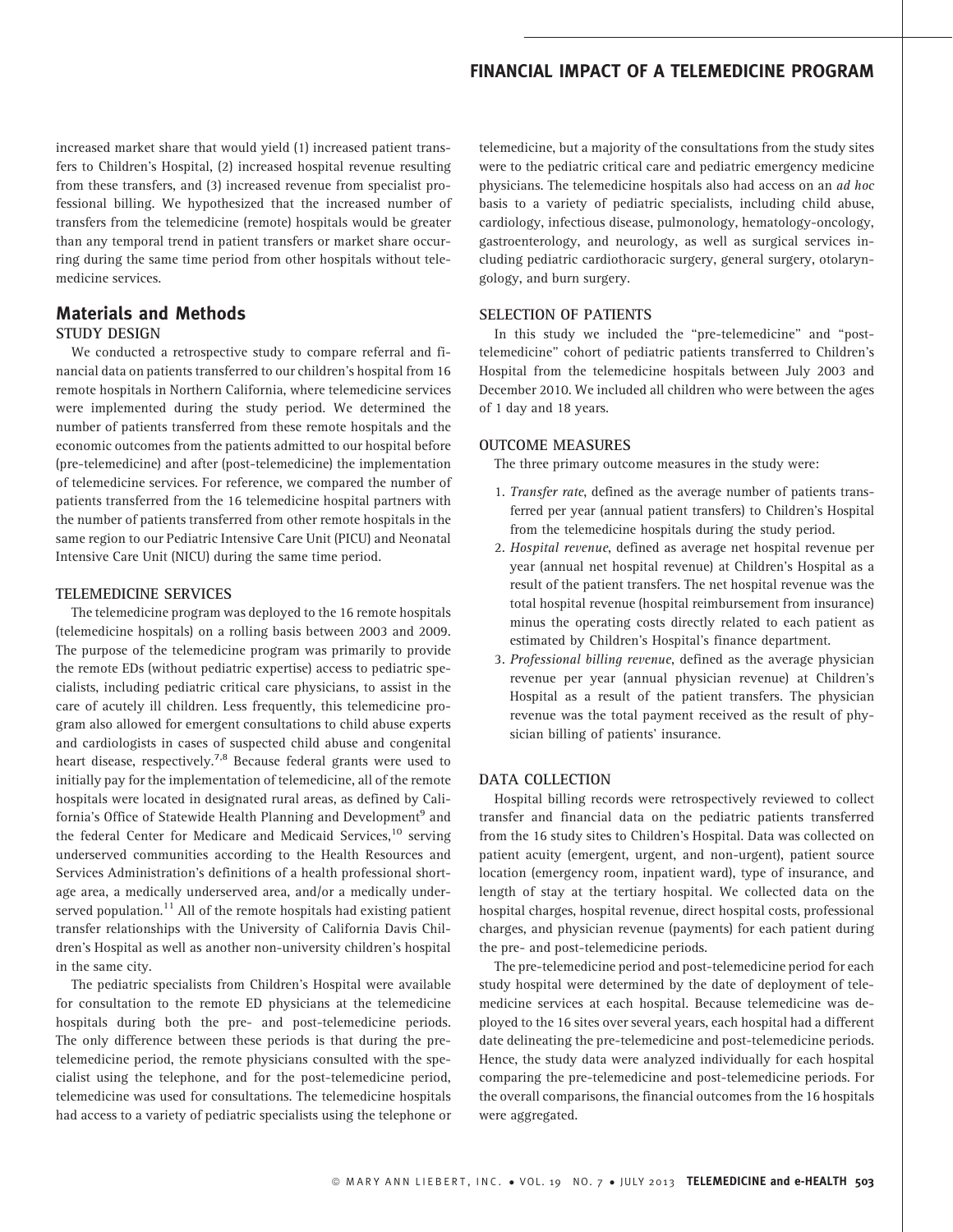## DHARMAR ET AL.

As a reference, we also determined the total number of pediatric patients transferred to Children's Hospital from all other hospitals during the study period. We did this to differentiate changes in the number of transfers as a result of our telemedicine program from changes in market share and/or changes in the number of transfers as a result of some temporal trend during the study period.

#### STATISTICAL ANALYSIS

We performed all statistical analyses using STATA software version 12 (StataCorp, College Station, TX). For descriptive analysis, we used the chi-squared test to compare categorical variables and Student's t test to compare continuous variables.

#### Results

In total, 2,056 patients were transferred to Children's Hospital from the 16 remote hospitals where telemedicine services were deployed during the study period. Among these, 5 (0.2%) of the billing records could not be found, and 22 (1.1%) had incomplete billing information. Therefore, a final sample of 2,029 patient transfers was used in the analyses. Based on the time of deployment of telemedicine at the remote hospitals, 515 patients were transferred during the pre-

telemedicine period, and 1,532 patients were transferred during the post-telemedicine period.

Table 1 summarizes the characteristics of the patients transferred to Children's Hospital. The mean age was 4.2 years (standard deviation = 5.5 years), and the mean length of stay was 8.8 days (standard deviation = 15.1 days). The majority of the patients transferred were from the ED (67.5%), and of these, a majority were classified as "urgent" in their acuity level (76.9%). Public insurance (58.7%) was the most common type of insurance for these patients. When comparing the pre- and post-telemedicine cohorts, we found differences with regard to some baseline demographics. The pre-telemedicine cohort was older (5.0 versus 3.9 years,  $p < 0.05$ ) and had a shorter mean hospital length of stay (7.7 versus 9.2 days,  $p < 0.05$ ) compared with the post-telemedicine group. The cohorts were also significantly different in their acuity level and the location from which the patient transferred to Children's Hospital.

Table 2 describes the number of years and transfers from each telemedicine hospital to Children's Hospital before and after the deployment of telemedicine. The average number of years for the pre-telemedicine period was 3 years, and that for the posttelemedicine period was 5 years. Eight hospitals had less than 1 patient transfer per year in the pre-telemedicine period compared with

| Table 1. Characteristics of Children Transferred from Telemedicine Hospitals to University of California Davis<br>Children's Hospital Before and After Deployment of Telemedicine $(n=2,029)$ |                 |                                                                                 |             |         |  |  |
|-----------------------------------------------------------------------------------------------------------------------------------------------------------------------------------------------|-----------------|---------------------------------------------------------------------------------|-------------|---------|--|--|
| <b>VARIABLE</b>                                                                                                                                                                               | ALL $(N=2,029)$ | <b>PRE-TELEMEDICINE</b><br><b>POST-TELEMEDICINE</b><br>$(N=515)$<br>$(N=1,514)$ |             | P VALUE |  |  |
| Age (years) [mean (SD)]                                                                                                                                                                       | 4.2(5.5)        | 5.0(5.9)                                                                        | 3.9(5.3)    | < 0.05  |  |  |
| Length of stay (days) [mean (SD)]                                                                                                                                                             | 8.8(15.1)       | 7.7(14.2)                                                                       | 9.2(15.4)   | < 0.05  |  |  |
| Acuity level [n (%)]                                                                                                                                                                          |                 |                                                                                 |             | < 0.05  |  |  |
| Emergent                                                                                                                                                                                      | 446 (22.0)      | 90(17.5)                                                                        | 356 (23.5)  |         |  |  |
| Urgent                                                                                                                                                                                        | 1,561(76.9)     | 421 (81.8)                                                                      | 1,140(75.3) |         |  |  |
| Non-urgent                                                                                                                                                                                    | 15(0.7)         | 2(0.4)                                                                          | 13(0.9)     |         |  |  |
| Unknown                                                                                                                                                                                       | 7(0.3)          | 2(0.4)                                                                          | 5(0.3)      |         |  |  |
| Patient source location $[n (96)]$                                                                                                                                                            |                 |                                                                                 |             | < 0.05  |  |  |
| Emergency room                                                                                                                                                                                | 1,369(67.5)     | 367 (71.3)                                                                      | 1,002(66.2) |         |  |  |
| Inpatient                                                                                                                                                                                     | 660 (32.5)      | 148 (28.7)                                                                      | 512 (33.8)  |         |  |  |
| Insurance $[n (96)]$                                                                                                                                                                          |                 |                                                                                 |             | 0.09    |  |  |
| Public                                                                                                                                                                                        | 1,190(58.7)     | 293 (56.9)                                                                      | 897 (59.3)  |         |  |  |
| Private                                                                                                                                                                                       | 463 (22.8)      | 122 (23.9)                                                                      | 341(22.5)   |         |  |  |
| Self-pay                                                                                                                                                                                      | 99 (4.9)        | 24(4.7)                                                                         | 75 (5.0)    |         |  |  |
| Other                                                                                                                                                                                         | 15(0.7)         | 2(0.4)                                                                          | 13(0.9)     |         |  |  |
| Non-funded                                                                                                                                                                                    | 242(11.9)       | 64 (12.4)                                                                       | 178 (11.8)  |         |  |  |
| Unknown                                                                                                                                                                                       | 19(0.9)         | 10(1.9)                                                                         | 9(0.6)      |         |  |  |

SD, standard deviation.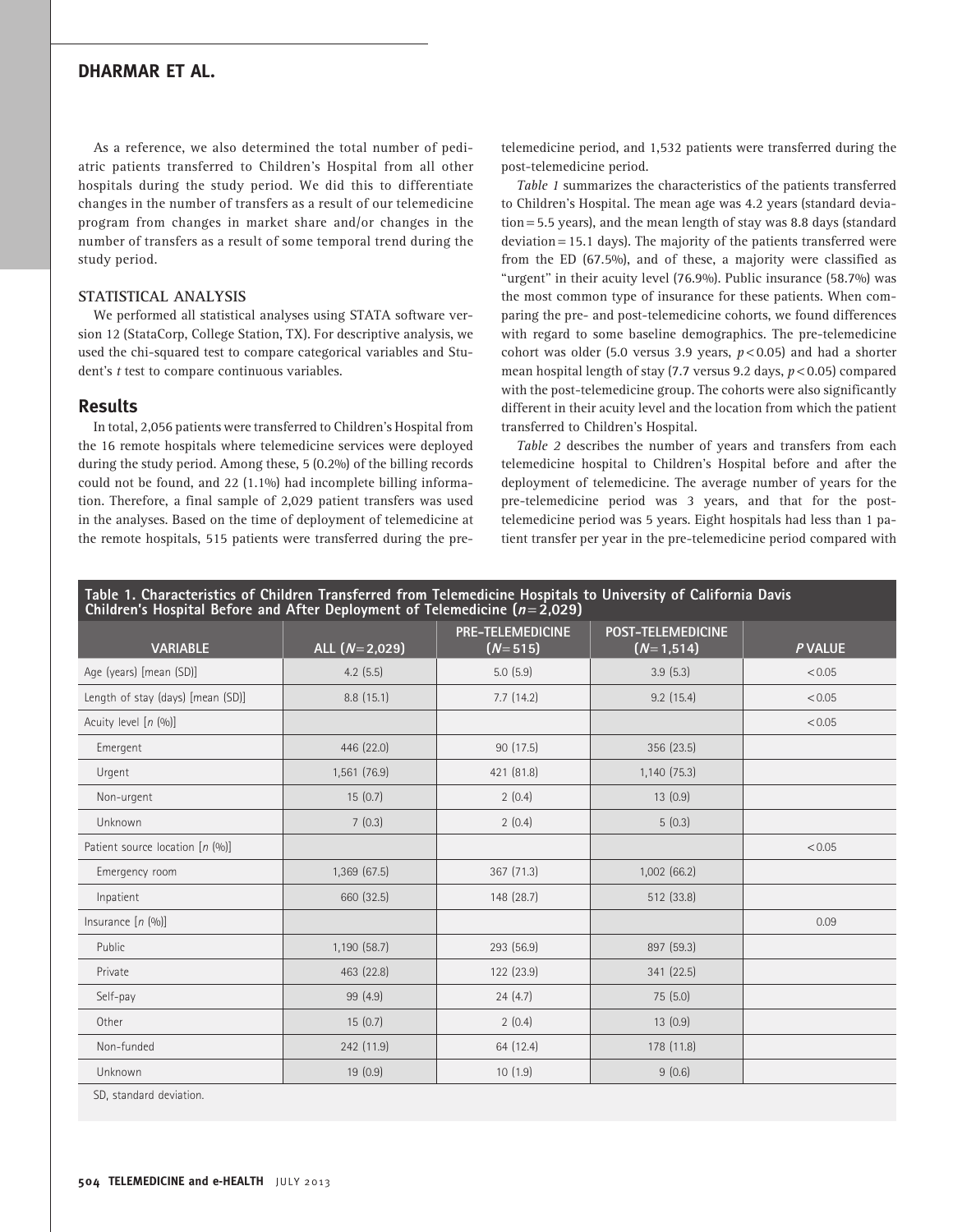# FINANCIAL IMPACT OF A TELEMEDICINE PROGRAM

| Table 2. Number of Years and Transfers to University of California Davis Children's Hospital Before<br>and After Deployment of Telemedicine at Telemedicine Hospitals $(n=2,029)$ |                             |                              |                             |                                |                                 |                              |
|-----------------------------------------------------------------------------------------------------------------------------------------------------------------------------------|-----------------------------|------------------------------|-----------------------------|--------------------------------|---------------------------------|------------------------------|
|                                                                                                                                                                                   |                             | <b>NUMBER OF YEARS</b>       |                             | <b>TOTAL PATIENT TRANSFERS</b> | <b>ANNUAL PATIENT TRANSFERS</b> |                              |
| <b>HOSPITAL</b>                                                                                                                                                                   | PRE-<br><b>TELEMEDICINE</b> | POST-<br><b>TELEMEDICINE</b> | PRE-<br><b>TELEMEDICINE</b> | POST-<br><b>TELEMEDICINE</b>   | PRE-<br><b>TELEMEDICINE</b>     | POST-<br><b>TELEMEDICINE</b> |
| A                                                                                                                                                                                 | 0.5                         | 7.5                          | 9                           | 166                            | 18.0                            | 22.1                         |
| B                                                                                                                                                                                 | 3.5                         | 4.5                          | 104                         | 181                            | 29.7                            | 40.2                         |
| $\mathsf C$                                                                                                                                                                       | 2.4                         | 5.6                          | 3                           | 31                             | 1.2                             | 5.6                          |
| D                                                                                                                                                                                 | 2.8                         | 5.3                          | $\mathbf 0$                 | $\mathbf{1}$                   | 0.0                             | 0.2                          |
| Ε                                                                                                                                                                                 | 2.4                         | 5.6                          | 11                          | 52                             | 4.5                             | 9.3                          |
| E                                                                                                                                                                                 | 4.4                         | 3.6                          | $\Omega$                    | 12                             | 0.0                             | 3.4                          |
| G                                                                                                                                                                                 | 5.3                         | 2.7                          | 49                          | 35                             | 9.2                             | 13.1                         |
| H                                                                                                                                                                                 | 2.8                         | 5.3                          | $\overline{2}$              | 14                             | 0.7                             | 2.7                          |
|                                                                                                                                                                                   | 0.5                         | 7.5                          | $\mathbf{0}$                | 580                            | 0.0                             | 77.3                         |
| J                                                                                                                                                                                 | 3.5                         | 4.5                          | 143                         | 265                            | 40.9                            | 58.9                         |
| К                                                                                                                                                                                 | 0.5                         | 7.5                          | $\mathbf{0}$                | 23                             | 0.0                             | 3.1                          |
| $\mathsf{L}$                                                                                                                                                                      | 5.3                         | 2.8                          | 184                         | 111                            | 35.0                            | 40.4                         |
| M                                                                                                                                                                                 | 3.4                         | 4.6                          | 3                           | 11                             | 0.9                             | 2.4                          |
| N                                                                                                                                                                                 | 0.5                         | 7.5                          | $\mathbf 0$                 | 15                             | 0.0                             | 2.0                          |
| $\Omega$                                                                                                                                                                          | 2.1                         | 5.9                          | $\overline{4}$              | 13                             | 1.9                             | 2.2                          |
| P                                                                                                                                                                                 | 5.8                         | 2.2                          | 3                           | $\overline{4}$                 | 0.5                             | 1.8                          |
| Total                                                                                                                                                                             |                             |                              | 515                         | 1,514                          | 142.6                           | 284.6                        |

one hospital in the post-telemedicine period. The average number of annual transfers was 285 patients in the post-telemedicine period compared with 143 patients in the pre-telemedicine period. On average, there were in total 142 more patient transfers in the posttelemedicine cohort each year. On average, the annual number of pediatric transfers at each site was greater by 9 patients during the post-telemedicine period.

Table 3 describes the total hospital revenue and the annual hospital revenue at Children's Hospital from the patients transferred from each telemedicine hospital before and after the deployment of telemedicine. The total hospital revenue was \$29.8 million in the post-telemedicine period compared with \$5.8 million in the pretelemedicine period. On average, the total annual hospital revenue was greater by \$1.6 million in the post-telemedicine period compared with the pre-telemedicine period. On average, Children's Hospital's annual hospital revenue per remote hospital with telemedicine was \$101,744 greater during the post-telemedicine period.

Table 4 describes the total professional billing revenue and the annual professional billing revenue at the Children's Hospital from the patients transferred from each telemedicine hospital before and after the deployment of telemedicine. The total professional billing revenue was more than \$4 million in the post-telemedicine period

compared with nearly \$1 million in the pre-telemedicine period. On average, the total annual professional billing revenue was greater by \$374,466 in the post-telemedicine period compared with the pretelemedicine period. On average, the total annual professional billing revenue per remote hospital with telemedicine was \$23,404 greater during the post-telemedicine period.

Figure 1 demonstrates the temporal trend in the number of patients transferred to Children's Hospital from telemedicine hospitals as well as the number of patients transferred to Children's Hospital's PICU and the NICU from other hospitals during the same time period. During the study period, in total, 2,056 patients were transferred from the telemedicine hospitals to Children's Hospital. During the same time period, in total, 2,487 and 2,866 patients were transferred from other remote hospitals in the same region to the PICU and NICU, respectively.

## Discussion

In this study we assessed the financial impact of a pediatric telemedicine program from the tertiary hospital's perspective before and after the deployment of telemedicine. First, we found an increase in the tertiary hospital's market share, reflected by the increased number of patients transferred across all 16 remote hospitals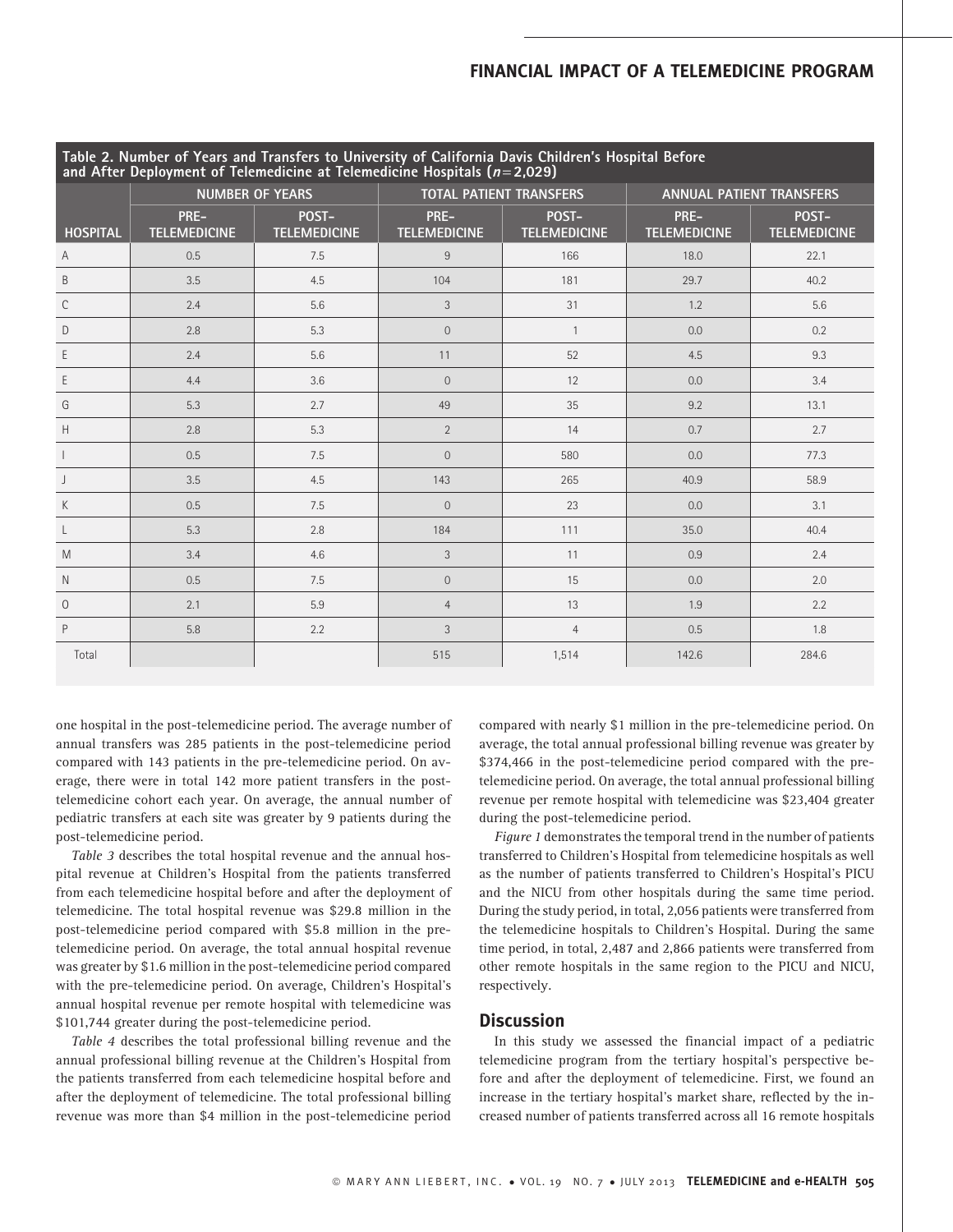## DHARMAR ET AL.

| Table 3. Total Hospital Revenue and Annual Hospital Revenue at University of California Davis Children's Hospital<br>Before and After Deployment of Telemedicine at Telemedicine Hospitals |                                    |                          |                                     |                   |  |
|--------------------------------------------------------------------------------------------------------------------------------------------------------------------------------------------|------------------------------------|--------------------------|-------------------------------------|-------------------|--|
|                                                                                                                                                                                            | <b>TOTAL HOSPITAL REVENUE (\$)</b> |                          | <b>ANNUAL HOSPITAL REVENUE (\$)</b> |                   |  |
| <b>HOSPITAL</b>                                                                                                                                                                            | <b>PRE-TELEMEDICINE</b>            | <b>POST-TELEMEDICINE</b> | <b>PRE-TELEMEDICINE</b>             | POST-TELEMEDICINE |  |
| A                                                                                                                                                                                          | 490,461                            | 1,752,218                | 980,923                             | 233,629           |  |
| B                                                                                                                                                                                          | 2,416,111                          | 7,046,042                | 690,317                             | 939,472           |  |
| C                                                                                                                                                                                          | $-4,143$                           | 346,921                  | $-1,712$                            | 46,256            |  |
| D                                                                                                                                                                                          | $\mathbf{0}$                       | 1,073                    | $\mathbf{0}$                        | 143               |  |
| E                                                                                                                                                                                          | 107,140                            | 732,216                  | 44,273                              | 97,629            |  |
| Ε                                                                                                                                                                                          | $\mathbf{O}$                       | 33,924                   | $\mathbf 0$                         | 4,523             |  |
| G                                                                                                                                                                                          | 461,166                            | 332,259                  | 86,523                              | 44,301            |  |
| H                                                                                                                                                                                          | $-3,573$                           | 436,735                  | $-1,299$                            | 58,231            |  |
|                                                                                                                                                                                            | $\mathbf{O}$                       | 13,471,904               | $\mathbf 0$                         | 1,796,254         |  |
| J                                                                                                                                                                                          | 901,217                            | 3,143,991                | 257,491                             | 419,199           |  |
| К                                                                                                                                                                                          | $\overline{0}$                     | 475,610                  | $\mathbf{0}$                        | 63,415            |  |
| L                                                                                                                                                                                          | 1,260,195                          | 1,244,105                | 240,037                             | 165,881           |  |
| M                                                                                                                                                                                          | 63,160                             | 119,226                  | 18,468                              | 15,897            |  |
| $\mathsf{N}$                                                                                                                                                                               | $\overline{0}$                     | 635,873                  | $\mathbf{0}$                        | 84,783            |  |
| $\overline{O}$                                                                                                                                                                             | 68,597                             | 66,041                   | 32,979                              | 8,806             |  |
| $\mathsf{P}$                                                                                                                                                                               | 7,276                              | $-9,456$                 | 1,248                               | $-1,261$          |  |
| Total                                                                                                                                                                                      | 5,767,607                          | 29,828,683               | 2,349,247                           | 3,977,158         |  |

following the deployment of telemedicine. The annual number of patients transferred in the post-telemedicine period was nearly twice the number of patients transferred during the pre-telemedicine period. Second, we found that the increase in annual transfers resulted in an increase in the annual hospital revenue during the post-telemedicine period. Third, we found that the increase in annual patients transferred also resulted in a significant increase in annual professional billing revenue. The increase in patient transfers resulted in an average increase in hospital revenue of \$101,744 and professional billing revenue of \$23,404 per hospital per year. We believe that the increased number of patients transferred to Children's Hospital was the result of the telemedicine program in a competitive healthcare region because the number of patients transferred to Children's Hospital's PICU and NICU from other hospitals in the same region did not increase during the same period.

This study is one of the few studies that have examined the benefits of telemedicine by comparing transfer rates and financial outcomes before and after the implementation of telemedicine. Our findings show the positive impact of telemedicine on market share and financial outcomes, when used in a competitive hospital market. Our results are similar to findings from other studies investigating the financial impact of telemedicine services. Duchesne et al.<sup>12</sup> evaluated the use of telemedicine in rural trauma care and reported that telemedicine had a positive impact both on the medical management and utilization of hospital resources. Barnett et al.<sup>13</sup> determined a telemedicine program used to treat Veterans with diabetes to be costeffective in one-third of patients by examining the cost-effectiveness ratios and comparing differences in cost with the differences in quality-adjusted life year utility scores. Both studies evaluated outcomes from a societal or healthcare perspective and concluded that the use of telemedicine was cost-effective. Breslow et al.,  $^{14}$  using a similar study design to evaluate telemedicine in an intensive care setting, also demonstrated improvements in both clinical and financial outcomes from the perspective of the tertiary/specialist hospital.

Implementing telemedicine programs at remote hospitals is always associated with a financial cost. These costs include the initial equipment purchase price, installation and software licensing costs, ongoing costs of telecommunications, and the salary costs of technology support, staff, and physician time. Because a majority of telemedicine is initiated by tertiary hospitals, it is reasonable to conclude that they incur a financial cost to deliver specialty services using telemedicine. Therefore, it is important for hospitals to evaluate the financial benefits of investing in telemedicine to expand the reach of specialty services beyond their brick and mortar clinics. This becomes even more significant as many studies have evaluated the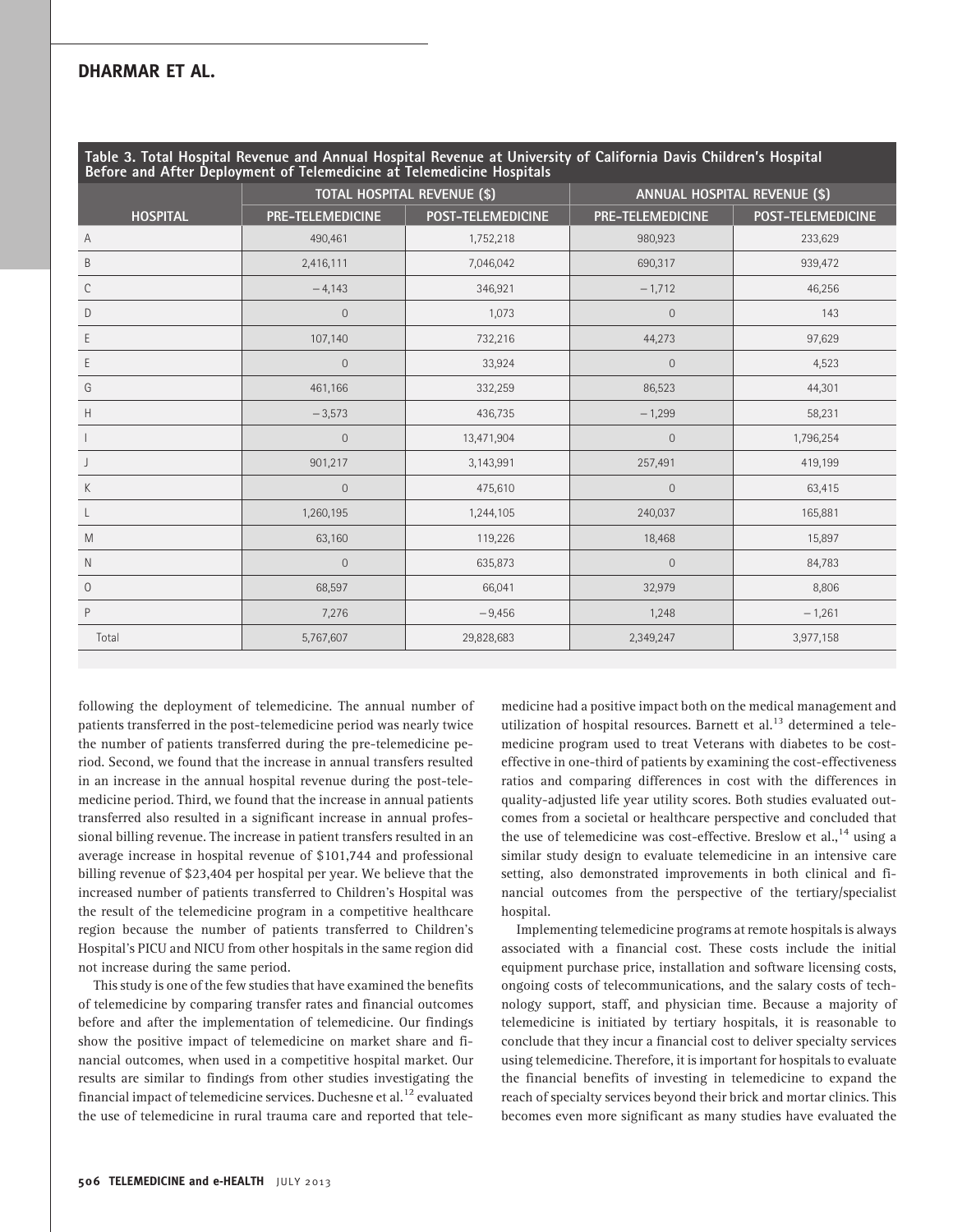# FINANCIAL IMPACT OF A TELEMEDICINE PROGRAM

| Table 4. Total Professional Billing Revenue and Annual Professional Billing Revenue at University of California Davis<br>Children's Hospital Before and After Deployment of Telemedicine at Telemedicine Hospitals |                                                          |                          |                                                                     |                   |  |
|--------------------------------------------------------------------------------------------------------------------------------------------------------------------------------------------------------------------|----------------------------------------------------------|--------------------------|---------------------------------------------------------------------|-------------------|--|
|                                                                                                                                                                                                                    | <b>TOTAL PROFESSIONAL BILLING</b><br><b>REVENUE (\$)</b> |                          | <b>AVERAGE PROFESSIONAL BILLING</b><br><b>REVENUE PER YEAR (\$)</b> |                   |  |
| <b>HOSPITAL</b>                                                                                                                                                                                                    | <b>PRE-TELEMEDICINE</b>                                  | <b>POST-TELEMEDICINE</b> | <b>PRE-TELEMEDICINE</b>                                             | POST-TELEMEDICINE |  |
| A                                                                                                                                                                                                                  | 37,096                                                   | 288,222                  | 74,192                                                              | 38,430            |  |
| B                                                                                                                                                                                                                  | 358,691                                                  | 628,309                  | 102,483                                                             | 139.624           |  |
| C                                                                                                                                                                                                                  | 8,563                                                    | 49,190                   | 3,538                                                               | 8,815             |  |
| D                                                                                                                                                                                                                  | $\mathbf{0}$                                             | 141                      | $\overline{0}$                                                      | 27                |  |
| E                                                                                                                                                                                                                  | 17,350                                                   | 47,971                   | 7,169                                                               | 8,597             |  |
| Ε                                                                                                                                                                                                                  | $\mathbf{0}$                                             | 12,152                   | $\mathbf{0}$                                                        | 3,394             |  |
| G                                                                                                                                                                                                                  | 78,407                                                   | 27,690                   | 14,711                                                              | 10,371            |  |
| H                                                                                                                                                                                                                  | 1,844                                                    | 37,879                   | 671                                                                 | 7,215             |  |
|                                                                                                                                                                                                                    | $\overline{0}$                                           | 2,100,539                | $\Omega$                                                            | 280,072           |  |
| J                                                                                                                                                                                                                  | 224,627                                                  | 577,457                  | 64,179                                                              | 128,324           |  |
| K                                                                                                                                                                                                                  | $\mathbf{0}$                                             | 35,384                   | $\mathbf{0}$                                                        | 4,718             |  |
|                                                                                                                                                                                                                    | 226,573                                                  | 122,858                  | 43,157                                                              | 44,676            |  |
| M                                                                                                                                                                                                                  | 6,154                                                    | 6,933                    | 1,799                                                               | 1,514             |  |
| N                                                                                                                                                                                                                  | $\overline{0}$                                           | 53,540                   | $\overline{0}$                                                      | 7,139             |  |
| $\mathbf{0}$                                                                                                                                                                                                       | 4,006                                                    | 17,018                   | 1,926                                                               | 2,875             |  |
| P                                                                                                                                                                                                                  | 887                                                      | 5,759                    | 152                                                                 | 2,654             |  |
| Total                                                                                                                                                                                                              | 964,198                                                  | 4,011,042                | 313,977                                                             | 688,443           |  |



Fig. 1. Temporal trends in the number of patients transferred to the University of California Davis Children's Hospital from telemedicine hospitals and patients transferred to Children's Hospital Pediatric Intensive Care Unit (PICU) and Neonatal Intensive Care Unit (NICU) from other hospitals. Note that for 2003 we estimated the annual transfers by doubling the study period data (6 months).

cost-effectiveness of telemedicine by reporting either dollars saved or transfers avoided as a result of using telemedicine.<sup>15–18</sup> In 2004, Marcin et al.<sup>19</sup> demonstrated that a pediatric critical care telemedicine program significantly increased the revenue collected at a remote hospital because the telemedicine program enabled the remote hospital to keep more patients. Furthermore, the reduction in patient transfers resulted in a cost savings from avoided patient transports.<sup>19</sup> These studies evaluated telemedicine from an individual or societal financial perspective, which may be different than a tertiary hospital's financial perspective. Our study is one of the first to describe the benefits of a telemedicine program from the tertiary hospital perspective by reporting on its impact on market share and financial revenue in a competitive hospital market.

There are several strengths to this study. This study is one of the first to evaluate the financial consequences to a children's hospital using actual billing record data from patients transferred before and after the deployment of telemedicine. Although a few studies have reported that telemedicine can be cost-effective, there is a lack of